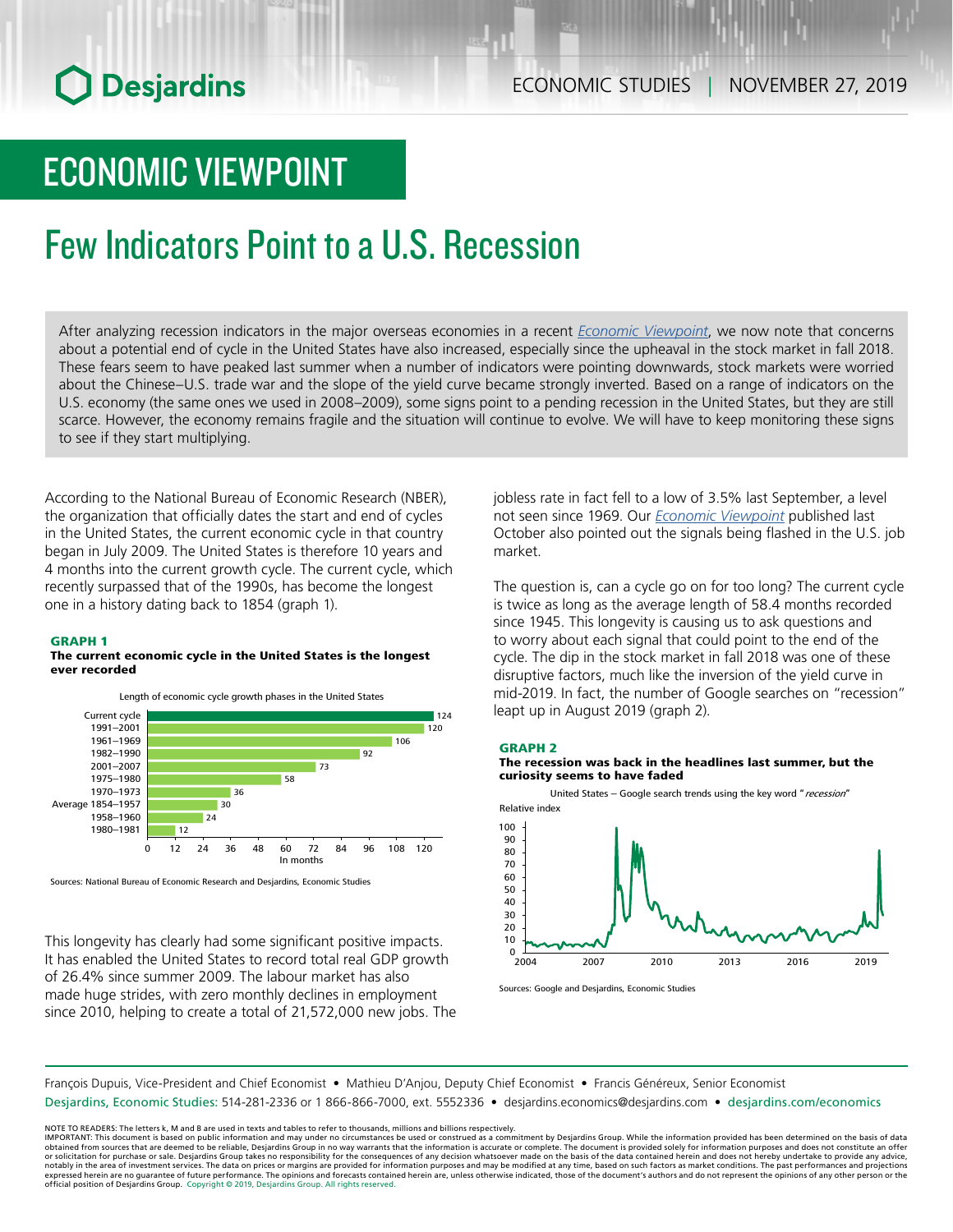## **O** Desjardins

A simple recession probability model that uses only the length of the growth cycle as the explanatory variable shows that the passing of time has an influence (graph 3). But time is never enough of a factor to cause an economy to contract. Janet Yellen, former Chair of the Federal Reserve (Fed), seemed to be of that opinion in 2015: "I think it's a myth that expansions [die of old age. I do not think that they die of old age. So the fact](https://www.federalreserve.gov/mediacenter/files/FOMCpresconf20151216.pdf)  [that this has been quite a long expansion doesn't lead me to](https://www.federalreserve.gov/mediacenter/files/FOMCpresconf20151216.pdf)  [believe that it's one that has—its days are numbered.](https://www.federalreserve.gov/mediacenter/files/FOMCpresconf20151216.pdf)"

#### GRAPH 3

#### The passing of time increases the risk of recession



NBER: National Bureau of Economic Research; \* Estimated using a Probit model with a constant and a variable representing the cumulative number of months the economy has been expanding. Sources: NBER and Desjardins, Economic Studies

So if economic cycles don't die of old age, then we have to find other factors in the economic situation that could help us see if a recession is really on the horizon.

### **The Recent Economic Snapshot Is a Mixed Bag**

The U.S. economy continues to grow at a rate close to its potential (2.1% according to the Congressional Budget Office). In fact, the annual change in real GDP reached 2.1% in the third quarter as was its quarterly annualized variation (following an increase of 2.0% in the second quarter). So how do we explain this continuation of relatively strong growth and such a long cycle?

A number of factors have supported growth in recent years. First, interest rates at very low levels over a very long period of time have been a factor. The Fed's monetary policy is one important factor among a number of others, such as global trends in interest rates, weak inflation, an aging population and slower productivity. Second, U.S. consumer (and small business) confidence has been high, especially since the 2016 presidential election. Third, the tax cuts introduced in late 2017 helped temporarily prop up the economy in 2018. Finally, federal government spending ramped up significantly from 2018 onwards.

However, other factors have hurt the health of the U.S. economy, and a number of these issues are central to the concerns about a possible recession. There were interest rate hikes, mostly in 2017 and 2018, when the Fed accelerated the normalization of its monetary policy. Investments in the oil sector also plateaued after a very strong run that fuelled the rapid development of shale oil and gas on U.S. soil. But the most important factor has been the Trump administration's protectionist measures and the ensuing trade war that erupted between China and the United States, which has been particularly detrimental to business investment and the manufacturing industry. The uncertainty caused by trade tensions has also had an impact on financial market volatility, business confidence and overall economic growth. Beyond trade, the White House's rather chaotic management of federal public policies (the 2018–2019 shutdown, immigration, health, the environment, pressure on the Fed, etc.) also fuels uncertainty.

In a situation where many factors are pushing and pulling the economy in opposite directions, where is the U.S. economy in all of this? At this point, and as we mentioned earlier, it is managing to grow at close to its potential. Consumption is still resilient and household confidence remains relatively high. Business investment has weakened significantly, however; some negative contributions to real GDP growth were even recorded in the second and third quarter of 2019 (graph 4).

### GRAPH 4 Consumption the major driver of U.S. real GDP growth



Sources: Bureau of Economic Analysis and Desjardins, Economic Studies

### **A Recession on the Horizon? Not according to Our Table!**

The economic situation is holding on, but there are still some signs of fragility. To pinpoint these signs, we are using a table (on page 5) showing the movements in the indicators over the past few months to provide information about the health of the economy and the risks of a possible setback. This is essentially the same table as the one we used during the Great Recession of 2008–2009. It allowed us to conclude in [February](https://www.desjardins.com/en/a_propos/etudes_economiques/actualites/point_vue_economique/pve80214.pdf) 2008 that the risks of a decline in U.S. economic activity, and thus real GDP, in the first two quarters of 2008 were very high. At that time, more than ten indicators pointed to a recession.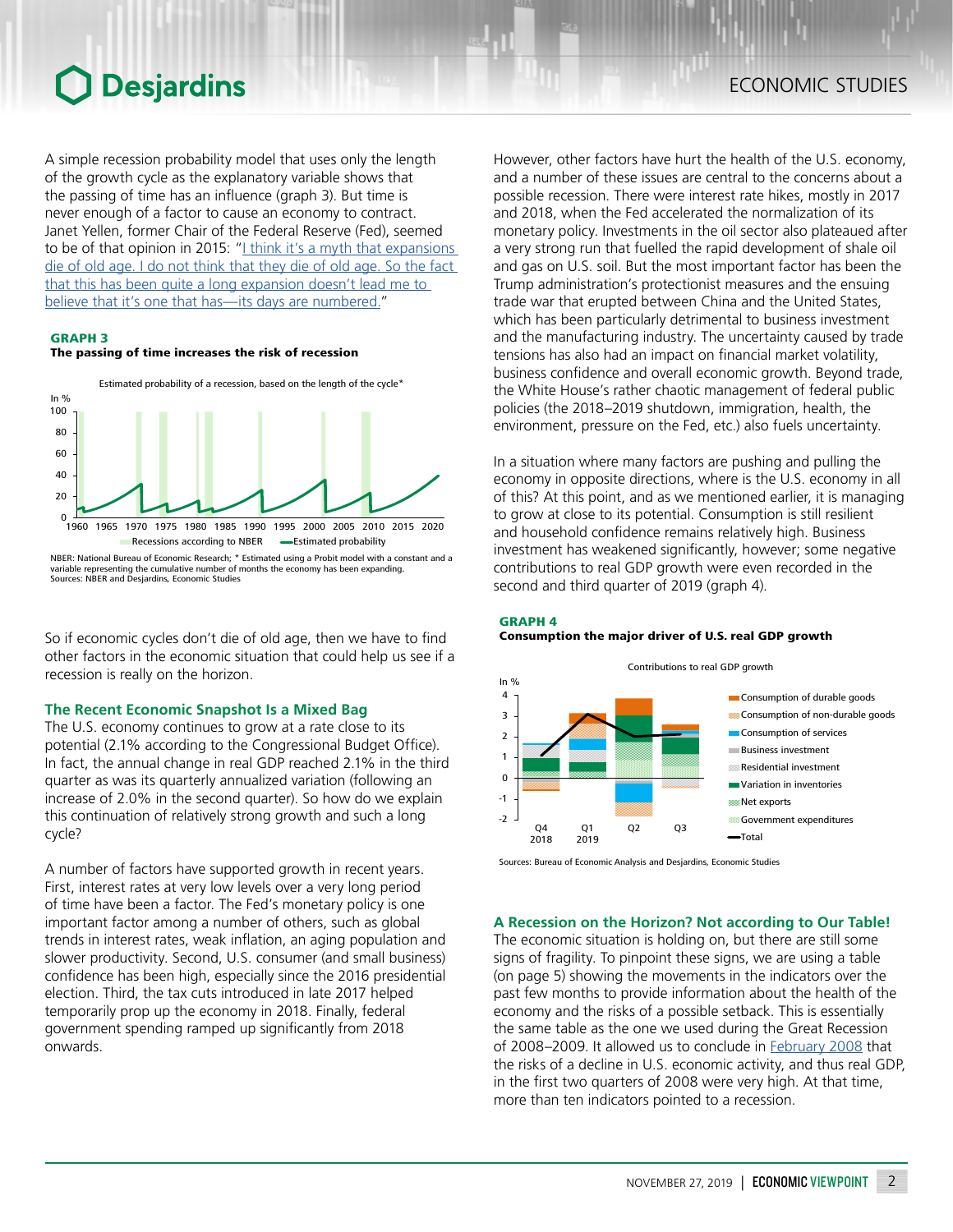## ECONOMIC STUDIES

## **O** Desjardins

The 18 indicators in this new table are divided into 6 categories: the variables used by NBER to set official recession dates, leading indicators, activity indexes (ISM indexes, confidence), labour market indicators, other indicators (housing starts and business inventories) and, lastly, financial markets. An amplitude criterion for each indicator is used to make sure it provides a conclusive sign of recession. For example, a decline of a few points in the household confidence index is not much to worry about, but a drop of more than 20 points sends a much more serious message.

The number of indicators pointing to a recession started to rise last winter. The number of signals remained relatively modest, peaking at five in April. By the end of the summer, the number was down to two. In October, four out of 14 indicators now available pointed to a recession.

Of the four indicators used by NBER to date business cycles, we can see that only **industrial production** is declining (graph 5). This sector peaked in December 2018 and had a tough start to 2019. Industrial production has been impacted by the problems facing the entire manufacturing sector, which has been impeded by the slowdown in world trade. Automobiles, equipment, materials and chemicals are among the most affected sectors. The strike at General Motors (GM), which began in mid-September and ended in early November, likely amplified the recent decline in production.

### GRAPH 5

#### Most of the variables used by NBER continue to improve



NBER: National Bureau of Economic Research

Sources: Bureau of Labor Statistics, Bureau of Economic Analysis, Federal Reserve Board, U.S. Census Bureau and Desjardins, Economic Studies

Among the activity indexes, we note that the

**manufacturing ISM** is also signalling a recession. It is suffering from the same effects that have led to a decline in industrial production, with the trade war front and centre. However, the negative signal being sent is not terribly strong. It would be more worrisome if the non-manufacturing ISM also fell below 50 (graph 6).

### GRAPH 6

The ISM non-manufacturing index would also have to fall below 50 to signal an economic contraction



Sources: Institute for Supply Management and Desjardins, Economic Studies

The third negative indicator is the **worked hours** in the manufacturing sector. Again, this signal is directly related to the manufacturing problems that began in 2018. We should add that this indicator, which is quite volatile, sends many false signals (graph 7). We should also keep in mind that the manufacturing industry in the United States accounts for only 8.5% of jobs and 11.0% of GDP.







NBER: National Bureau of Economic Research Sources: NBER, Bureau of Labor Statistics and Desjardins, Economic Studies

The last negative indicator is perhaps the most talked about of 2019: the inversion of the **yield curve**, represented here by the spread between the U.S. 10-year federal government rate and the effective federal funds rate. The slope slipping to below zero last summer alone was often viewed as a glaring signal of an impending recession. False signals are in fact rather rare, and the slope accurately signalled the latest setbacks in the economy (graph 8 on page 4). However, the management of U.S. monetary policy since the Great Recession, especially the Fed's inflated balance sheet, has meant that the signal given by the slope is now less clear. The Bank of Canada has previously stated that "such inversions could become more frequent and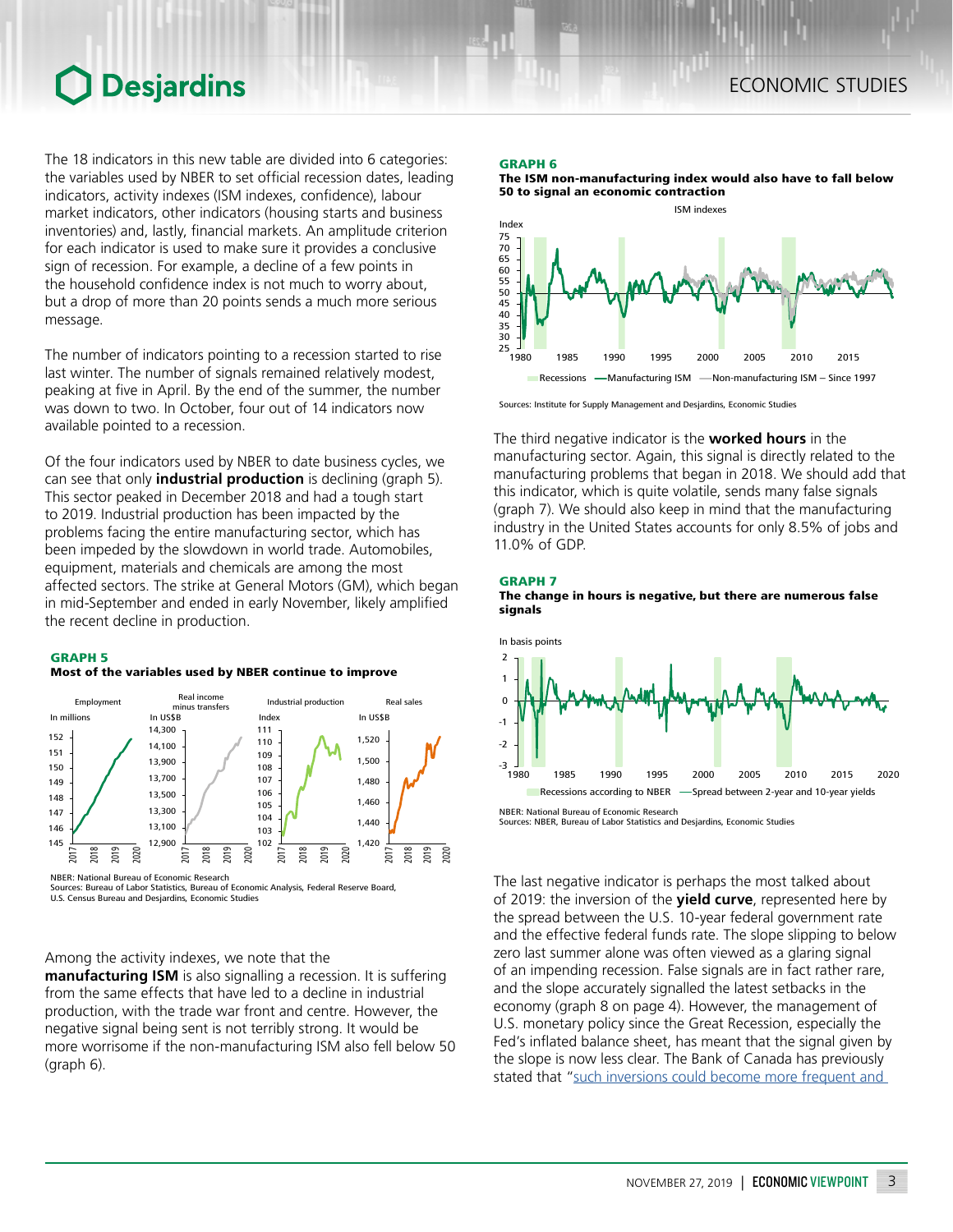### GRAPH 8

Recent U.S. recessions preceded by an inversion of the yield curve



Sources: NBER, Datasteam and Desjardins, Economic Studies

**Desjardins** 

[much less indicative of a recession than in the past.](https://www.banqueducanada.ca/wp-content/uploads/2019/07/rpm-2019-07-10.pdf)" In addition, the recent rise in bond yields has pushed the slope back into positive territory in recent weeks (graph 9).

#### **Signs of a Recession Still Scarce**

All in all, there are few indicators suggesting that the economy is suffering a sudden setback. The U.S. economy does not look poised to fall into an imminent recession. There are weaknesses, however, especially in the manufacturing sector, which is more strongly affected by the trade war and the slowdown in global demand. These weaknesses, especially if they end up undermining job creation and consumer sentiment, signal that a major shock could topple the economy.

#### GRAPH 9

The slope tilted back into positive territory very recently



Sources: Datastream and Desjardins, Economic Studies

The economic situation must therefore be watched closely. We will need to continue monitoring whether the number of indicators pointing to a recession rises in the near term. Only then will we be able to truly think that a recession is likely to occur. Should we cross that bridge, we will also have to expect the Fed and the federal government to react in a way that minimizes any potential impact on growth and jobs.

Francis Généreux, Senior Economist